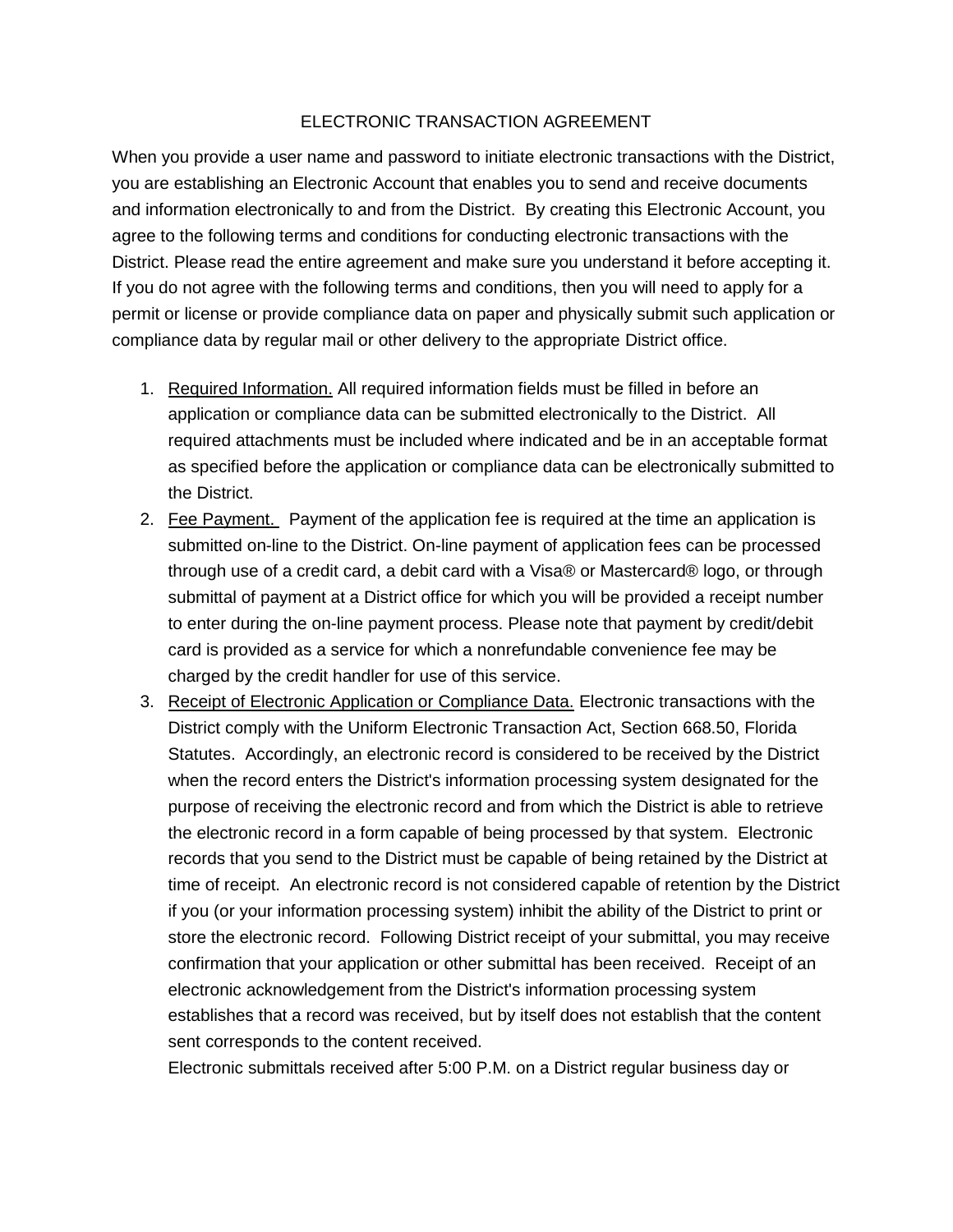received on a holiday, weekend day or other day that the District's offices are closed will be deemed received on the District's next regular business day.

- 4. Public Access to E-mails and E-mail Addresses. Under Florida law, e-mail correspondence and e-mail addresses received by the District are public records. If you do not want your e-mail address released in response to a public records request, do not send electronic mail to the District. Instead, contact the District by phone or in writing. Your electronic application and data submittals also are public records.
- 5. Errors in Submittals. By electing to submit a permit or license application or compliance data electronically, you are responsible for any delay, disruption or interruption of the electronic signals and readability of the document, and you accept the full risk that the District may not receive the submittal, may not receive the submittal on time, or may receive the submittal with errors. You are responsible for preventing and correcting all errors in your submittal, including any errors in information or data that may be initially supplied by or pre-filled in by the District. Before submitting an application, compliance data or other electronic submittal, you will have an opportunity to review the information being submitted and to correct it or notify the District of any errors. If you discover errors in the submitted material after it is sent to the District, you agree to notify the District as soon as possible of any errors in the submittal.
- 6. Change in E-mail Address Information. You are responsible for notifying the District of any changes in your e-mail address. Failure to do so may result in your inability to submit data electronically to the District or to receive notices from the District concerning applications, compliance data or other information and may result in the closure of your Electronic Account.
- 7. Electronic Signature. An electronic signature shall have the same force and effect as a written signature. A record is electronically signed if an electronic signature is attached to or logically associated with such record and is executed or adopted by a person with the intent to sign the record. For electronically submitted applications and compliance documents, typing your name in the signature block and/or clicking "I Agree" or "I Accept" or "Yes" (depending upon the application or record being submitted) when prompted as part of the applicant signature/certification process will constitute your legally binding electronic signature. When more than one signature is required on an application or other submittal, you agree to provide an attachment which contains the other required handwritten signature(s). The submittal of a person's handwritten signature, scanned in as an attachment to an electronically submitted document, also constitutes a legally binding electronic signature.

By providing your electronic signature on a document submitted electronically to the District, you are certifying that the information contained in the document is true and accurate and that any document submitted as an attachment is a true and accurate copy